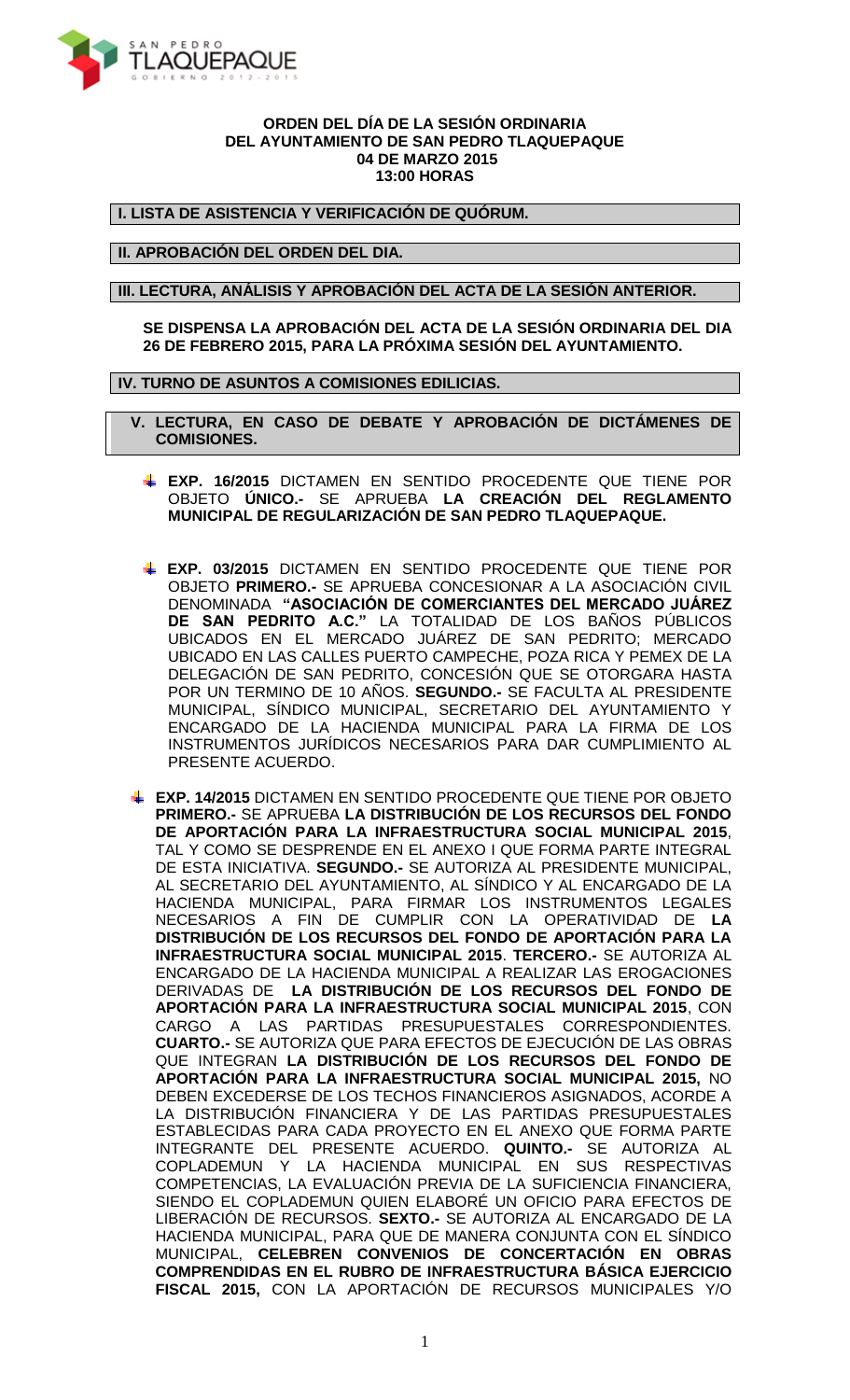

ACCIONES AUTORIZADAS EN EL PRESENTE ANEXO I DE ESTA INICIATIVA, ASÍ COMO DE LA APORTACIÓN DE LOS BENEFICIARIOS. **SÉPTIMO.-** SE AUTORIZA QUE LA COORDINACIÓN PARA EL CUMPLIMIENTO DE ESTE ACUERDO, RESPECTO DE LOS CONVENIOS DE CONCERTACIÓN QUE SE CELEBREN CON LOS BENEFICIARIOS DE LAS OBRAS COMPRENDIDAS EN EL RUBRO DE INFRAESTRUCTURA BÁSICA 2015, QUEDE A CARGO DE LA DIRECCIÓN GENERAL DEL COPLADEMUN, DE<br>CONFORMIDAD CON LAS NORMAS JURÍDICO ADMINISTRATIVAS ADMINISTRATIVAS APLICABLES. **OCTAVO.-** SE AUTORIZA FACULTAR A LA DIRECCIÓN DE INFRAESTRUCTURA SOCIAL, COMO EL ÁREA OPERANTE PARA LLEVAR ACABO LA EJECUCIÓN DE LAS OBRAS EN CONCERTACIÓN CON LA CIUDADANÍA BENEFICIARIA A TRAVÉS DE LOS CONVENIOS DE CONCERTACIÓN, DONDE EL MUNICIPIO SEA EL RESPONSABLE DE LA EJECUCIÓN DE LAS OBRAS. ASIMISMO, PODRÁ COORDINARSE PARA LA EJECUCIÓN DE LAS OBRAS CON LAS ÁREAS RELACIONADAS, DE ACUERDO CON SUS RESPECTIVAS COMPETENCIAS, PARA DAR CUMPLIMIENTO AL PRESENTE ACUERDO. **NOVENO.-** SE AUTORIZA LA PUBLICACIÓN EN LA GACETA MUNICIPAL, DE **LA DISTRIBUCIÓN DE LOS RECURSOS DEL FONDO DE APORTACIÓN PARA LA INFRAESTRUCTURA SOCIAL MUNICIPAL 2015**, ASÍ COMO EL ANEXO I QUE FORMA PARTE INTEGRAL DE ESTA INICIATIVA, PARA QUE SURTA LOS EFECTOS LEGALES CORRESPONDIENTES.

## **VI. ASUNTOS GENERALES.**

- SE APRUEBA TOMAR A CUENTA DE ÁREAS DE CESIÓN PARA DESTINOS DE LOS PREDIOS PROPIEDAD DE **JOSÉ AGUILAR VALENCIA Y ALFREDO OCHOA ÁLVAREZ,** UBICADOS EN LAS INMEDIACIONES DEL **CERRO DEL TESORO,** LAS ÁREAS DE RESTRICCIONES POR VIALIDAD PRINCIPAL, CONSIGNADAS EN LOS PLANES PARCIALES DE DESARROLLO URBANO VIGENTE DE CONFORMIDAD CON EL ARTICULO 178 DEL CÓDIGO URBANO PARA EL ESTADO DE JALISCO, MISMOS QUE SE DESCRIBEN A CONTINUACIÓN: CON UNA SUPERFICIE DE 4,958.29 m<sup>2</sup> CORRESPONDIENTE A LA VIALIDAD DENOMINADA CALZADA DE LOS MÁRTIRES, EN SU TRAMO PROPIEDAD DEL SR. JOSÉ AGUILAR VALENCIA, MISMA QUE DEBERÁ DE SER URBANIZADA AL MOMENTO DE REALIZAR UNA ACCIÓN URBANÍSTICA EN EL PREDIO Y ESCRITURADA A TITULO GRATUITO A FAVOR DEL GOBIERNO MUNICIPAL DE SAN PEDRO TLAQUEPAQUE; CON UNA SUPERFICIE DE 9,752.29 m<sup>2</sup> CORRESPONDIENTE A LA VIALIDAD DENOMINADA CALZADA DE LOS MÁRTIRES EN SU TRAMO PROPIEDAD DEL SR. ALFREDO OCHOA ÁLVAREZ, MISMA QUE DEBERÁ DE SER URBANIZADA AL MOMENTO DE REALIZAR UNA ACCIÓN URBANÍSTICA EN EL PREDIO Y ESCRITURADA A TITULO GRATUITO A FAVOR DEL GOBIERNO MUNICIPAL DE SAN PEDRO TLAQUEPAQUE.
- + SE APRUEBA TOMAR A CUENTA DE ÁREAS DE CESIÓN PARA DESTINOS DEL PREDIO PROPIEDAD DE LA **ARQUIDIÓCESIS DE GUADALAJARA,** A.R., CON UNA SUPERFICIE BRUTA DE 49,950.982, UBICADO EN LAS INMEDIACIONES DEL **CERRO DEL TESORO,** EL ÁREA DE RESTRICCIÓN POR VIALIDAD PRINCIPAL, CON UNA SUPERFICIE DE 3,767.41 M², CONSIGNADA EN LOS PLANES PARCIALES DE DESARROLLO URBANO VIGENTES, DE CONFORMIDAD CON EL ARTICULO 178 DEL CÓDIGO URBANO PARA EL ESTADO DE JALISCO, MISMA QUE SE DESCRIBE A CONTINUACIÓN, CON UNA SUPERFICIE DE 3,767.41 M² CORRESPONDIENTE A LA VIALIDAD DENOMINADA AV. PROLONGACIÓN LAS FUENTES, MISMA QUE DEBERÁ DE SER URBANIZADA AL MOMENTO DE REALIZAR UNA ACCIÓN URBANÍSTICA EN EL PREDIO Y ESCRITURADA A TITULO GRATUITO A FAVOR DEL H. GOBIERNO MUNICIPAL DE SAN PEDRO TLAQUEPAQUE.
- SE APRUEBA TOMAR A CUENTA DE ÁREAS DE CESIÓN PARA DESTINOS DE LA ACCIÓN URBANÍSTICA DE TIPO PRIVADA DENOMINADA **"PAISAJES DEL TESORO",** CON UNA SUPERFICIE BRUTA DE 356,924.14 M², EN TRES ETAPAS, UBICADO EN LAS INMEDIACIONES DEL CERRO DEL TESORO, LAS ÁREAS DE RESTRICCIONES POR VIALIDAD PRINCIPAL, CON UNA SUPERFICIE DE 48,387.476 M², CONSIGNADAS EN LOS PLANES PARCIALES DE DESARROLLO URBANO VIGENTES, DE CONFORMIDAD CON EL ARTICULO 178 DEL CÓDIGO URBANO PARA EL ESTADO DE JALISCO, MISMOS QUE SE DESCRIBEN A CONTINUACIÓN: CON UNA SUPERFICIE 19,541.632 M² CORRESPONDIENTE A LA VIALIDAD DENOMINADA AV.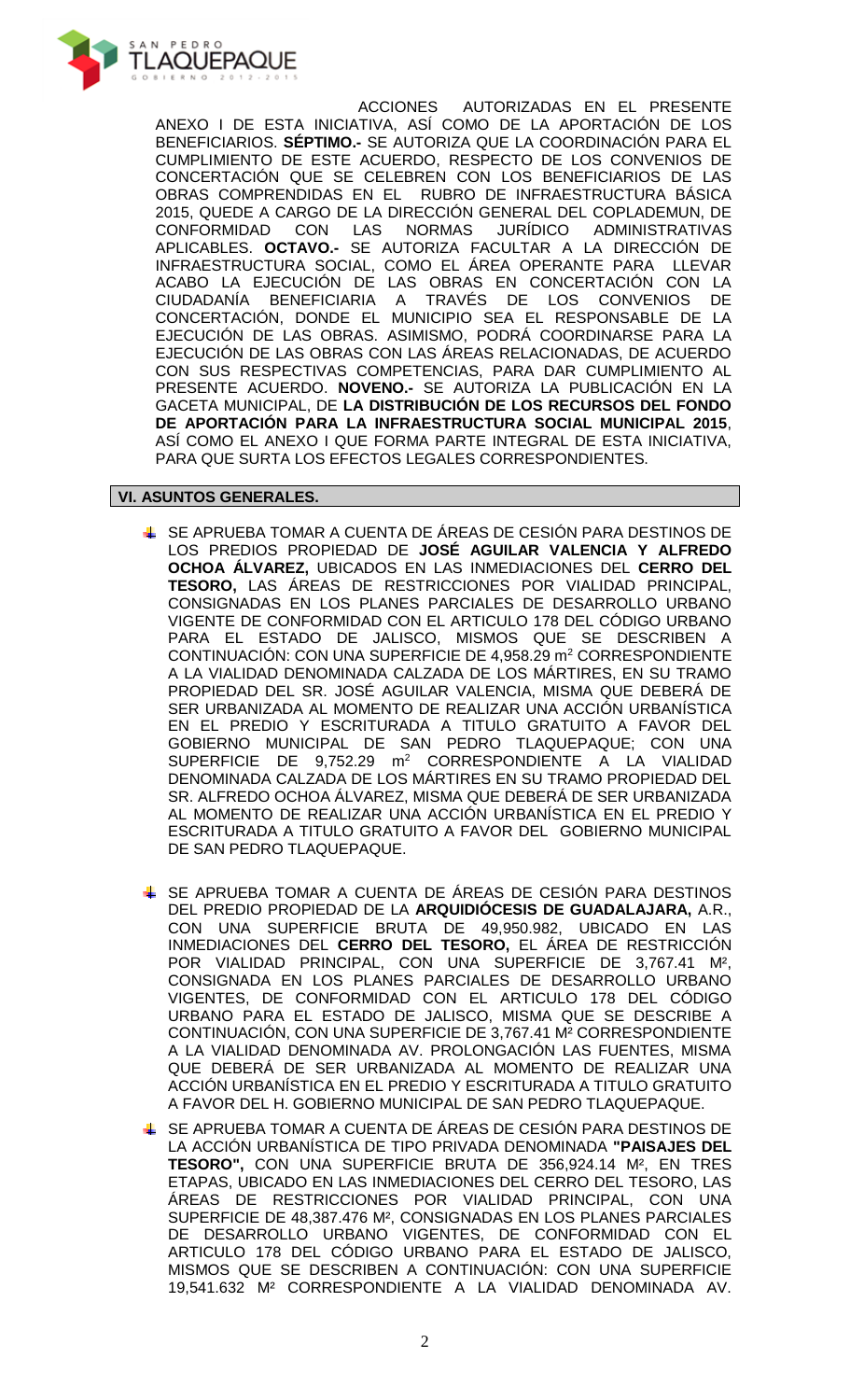

PAISAJES DE LOS VALLES, DE LA ACCIÓN URBANÍSTICA PAISAJES DEL TESORO, CON UNA SUPERFICIE 8,153.317 M² CORRESPONDIENTE A LA VIALIDAD DENOMINADA AV. PROLONGACIÓN SIERRA DE TAPALPA, DE LA ACCIÓN URBANÍSTICA PAISAJES DEL TESORO. CON UNA SUPERFICIE DE 4,692.944 M² CORRESPONDIENTE A LA VIALIDAD DENOMINADA AV. PROLONGACIÓN LAS FUENTES, DE LA ACCIÓN URBANÍSTICA PAISAJES DEL TESORO. CON UNA SUPERFICIE DE 6,081.776 M² CORRESPONDIENTE A LA VIALIDAD DENOMINADA AV. PROLONGACIÓN LAS FUENTES, DE LA ACCIÓN URBANÍSTICA PAISAJES DEL TESORO. CON UNA SUPERFICIE DE 1,871.349 M² CORRESPONDIENTE A LA VIALIDAD DENOMINADA AV. PROLONGACIÓN LAS FUENTES, DE LA ACCIÓN URBANÍSTICA PAISAJES DEL TESORO. CON UNA SUPERFICIE DE 5,620.757 M² CORRESPONDIENTE A LA VIALIDAD DENOMINADA AV. PROLONGACIÓN LAS FUENTES EN SU TRAMO COMPRENDIDO DEL LIMITE MUNICIPAL Y DESDE EL LIMITE SURESTE DE LA COMERCIAL MEXICANA HASTA LA CALLE TUXTLA, FUERA DE LA ACCIÓN URBANÍSTICA PAISAJES DEL TESORO. RI-IN-U VP13, CON UNA SUPERFICIE DE 2,425.702 CORRESPONDIENTE A LA VIALIDAD DENOMINADA AV. PROLONGACIÓN LAS FUENTES EN SU TRAMO COMPRENDIDO FRENTE AL CLUB DEPORTIVO BRITÁNICO, FUERA DE LA ACCIÓN URBANÍSTICA PAISAJES DEL TESORO. MISMAS QUE DEBERÁN SER DEBIDAMENTE URBANIZADAS Y ESCRITURADAS A TITULO GRATUITO A FAVOR DEL GOBIERNO MUNICIPAL DE SAN PEDRO TLAQUEPAQUE.

- **PRIMERO.-** INCREMENTAR A LOS TRABAJADORES SINDICALIZADOS Y PENSIONADOS EL 4% SOBRE EL CONCEPTO P001 SUELDO BASE, CON EFECTO RETROACTIVO AL 01 DE ENERO DE 2015. **SEGUNDO.-** INCREMENTAR A LOS TRABAJADORES NO SINDICALIZADOS, PERSONAL ADMINISTRATIVO DE LA POLICÍA PREVENTIVA MUNICIPAL DE SEGURIDAD PÚBLICA Y PERSONAL ADMINISTRATIVO Y OPERATIVO DE LA UNIDAD DE PROTECCIÓN CIVIL Y BOMBEROS EL 4% SOBRE EL CONCEPTO P001 SUELDO BASE, **EXCEPTO JEFES DE ÁREA, JEFES DE DEPARTAMENTO, DELEGADOS, DIRECTORES, SUBDIRECTORES, ADMINISTRADORES, COORDINADORES, ENCARGADOS DE DESPACHO, SECRETARIO GENERAL, SECRETARIO ADJUNTO, SECRETARIO TÉCNICO Y FUNCIONARIOS DE PRIMER NIVEL,** CON EFECTO RETROACTIVO AL 01 DE ENERO DE 2015. **TERCERO.-** SE SUBSIDIA EL IMPUESTO SOBRE LA RENTA QUE SE GENERE A CARGO DEL TRABADOR, POR LOS CONCEPTOS DE PRIMA VACACIONAL Y DÍA DEL SERVIDOR PÚBLICO; ASÍ COMO POR EL PAGO DE AGUINALDO DE CONFORMIDAD A LO ESTABLECIDO EN EL AL ART. 54 DE LA LEY PARA LOS SERVIDORES PÚBLICOS DEL ESTADO DE JALISCO. **CUARTO.-** PARA EL PERSONAL OPERATIVO DE LA POLICÍA PREVENTIVA MUNICIPAL EL INCREMENTO SE REALIZARÁ UNA VEZ QUE SE CELEBRE EL CONVENIO ESPECÍFICO DE ADHESIÓN PARA EL OTORGAMIENTO DEL SUBSIDIO MUNICIPAL PARA LA SEGURIDAD PÚBLICA MUNICIPAL, MEJOR CONOCIDO COMO SUBSEMUN, Y SE PUBLIQUEN LAS REGLAS DE OPERACIÓN DEL PROGRAMA Y LOS CRITERIOS NORMATIVOS. **QUINTO.-** SE GIREN LAS INSTRUCCIONES A LA DIRECCIÓN DE RECURSOS HUMANOS PARA QUE SE REALICEN LAS MODIFICACIONES A LA PLANTILLA DE PERSONAL Y AL ENCARGADO DE LA HACIENDA MUNICIPAL PARA LOS AJUSTES PRESUPUESTALES AL CAPÍTULO 1000 SERVICIOS PERSONALES QUE CORRESPONDAN DERIVADOS DEL PRESENTE ACUERDO.
- **SE AUTORIZA MODIFICAR EL ACUERDO PRIMERO DE FECHA 16 DE ENERO 2015,** MEDIANTE EL CUAL SE AUTORIZA AL PRESIDENTE MUNICIPAL, SECRETARIO DEL AYUNTAMIENTO, SINDICO MUNICIPAL Y ENCARGADO DE LA HACIENDA MUNICIPAL A CONTRATAR UN CRÉDITO CON EL BANCO NACIONAL DE OBRAS Y SERVICIOS PÚBLICOS, SOCIEDAD NACIONAL DE CRÉDITO, INSTITUCIÓN DE BANCA DE DESARROLLO, **PARA AGREGAR UN PLAZO DE HASTA 20 AÑOS.**
- SE AUTORICE LA LICENCIA AL **ING. FELIPE REYES RIVAS,** AL CARGO QUE VENÍA DESEMPEÑANDO COMO REGIDOR DE LA PRESENTE ADMINISTRACIÓN 2012- 2015, A PARTIR DEL DIA 06 DE MARZO AL DIA 08 DE JUNIO DEL 2015, O BIEN ATENDIENDO EL SUPUESTO DEL PUNTO 02 DEL ARTÍCULO DEL CÓDIGO ELECTORAL Y DE PARTICIPACIÓN CIUDADANA DEL ESTADO DE JALISCO. LO ANTERIOR POR MOTIVOS PERSONALES.